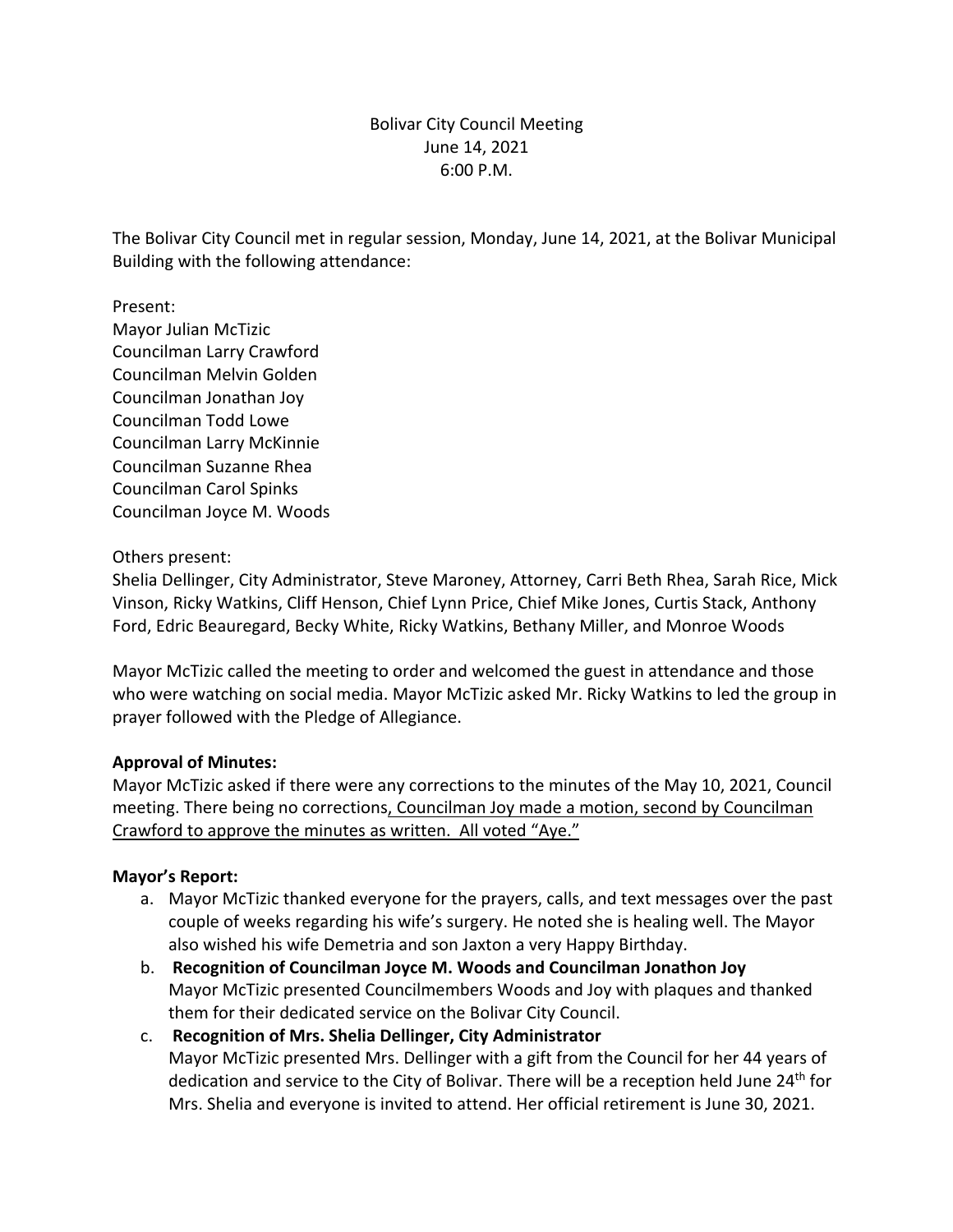## d. **Approval of bid from Hayes Herron and Son Construction on restoration of USDC Lodge Hall**

USDC Chairman Michael Miller sent a letter to Mayor McTizic on behalf of the USDC Board of Directors stating they had met and approved the bid from Mr. Herron in the amount of \$64,800. Councilman Golden made a motion, second by Councilman Spinks to accept the bid from Hayes Herron and Son Construction for \$64,800. All voted "Aye".

- e. The Mayor invited everyone in attendance to his Prayer Breakfast being held June 16 in the Community Room at the Municipal Building. There will be breakfast served and guest speaker Mayor Rawls of Brownsville.
- f. Mayor McTizic noted the swearing in of all newly elected officials will be held July 1 at 12:00 noon in the Council Chamber. He asked for all Council members to please attend this event. He also noted there will be a reception to follow at Simon's on the Square.
- g. Mayor McTizic shared his excitement of the July 2 Red, White and Bolivar Fireworks Celebration. He encouraged everyone to attend and it will be fun for all ages. He also noted that WBBJ of Jackson did an interview with him at Sand Beach Lake and it will be aired on June 14. The Mayor shared the news of the celebration with WBBJ.
- h. The Mayor introduced new employees Anthony Ford, Director of Activities and Carri Beth Rhea, City Clerk & Recorder.

## **STANDING COMMITTEE REPORTS**

## **Electric – Mayor McTizic**

The Bolivar Energy Board met May 27,2021. The following was discussed and approved:

- Approved the Electric Vehicle rate. The EV rate will be for a vehicle charging stations installed after September 1, 2021. BEA is being proactive in preparing for electric vehicles.
- The Board passed the 2021-2022 fiscal year budget.

## **Utilities – Cliff Henson, Director**

The Bolivar Utility Board met June  $2^{nd}$ , 2021 and discussed the following:

- The County Highway Department is contracting a box culvert replacement on Old Highway 64 between Bolivar and Whiteville. The City of Bolivar has 2 main gas lines (4" plastic and 3" steel) that will have to be relocated. The Utility Department engineer Robert Stegall will have everything ready to open bids on the relocation on July 14<sup>th</sup>.
- The Utility Board has approved the 2021-2022 utility budget and made a recommendation for the Council approval.
- Gas prices for the month of June is .65 cents. Per 100 cubic feet.

## **Fire – Chief Lynn Price**

The following statistics are reported from the Fire Dept. for the month of May:

- Total fire calls  $-13$  (8 city, 5 county)
- Training hours 234
- Smoke alarms installed 15
- Preplan courtesy inspections  $-8$
- Engineer Rory White participated in advanced diver training throughout the month of May.
- The department initiated its preplan courtesy inspection program again after the shutdown for Covid-19 last year. Eight area businesses were inspected and one consult was completed.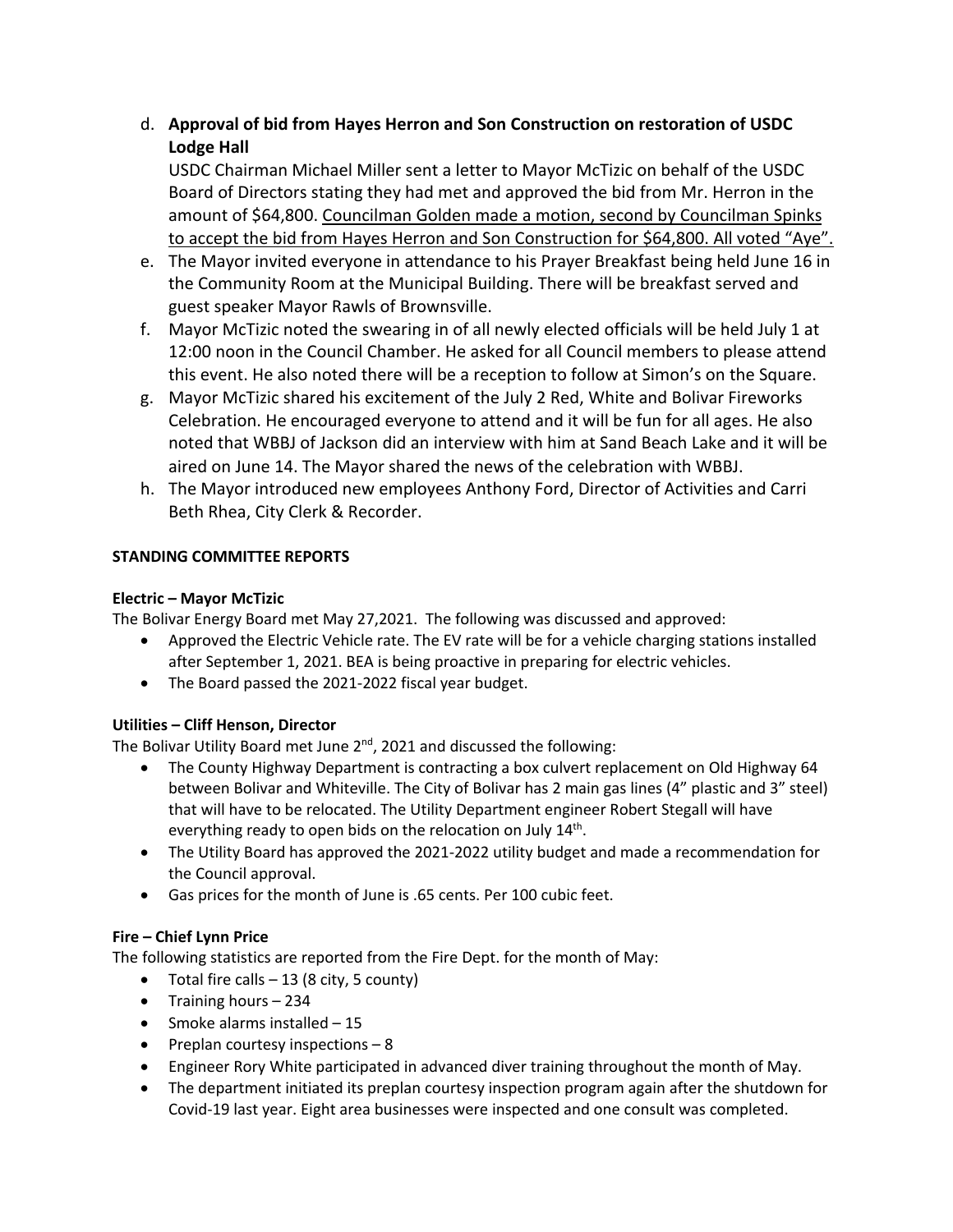• Volunteer firefighter B.J. Bolyard was selected to fill the department's vacant full-time position. B.J. has been a volunteer firefighter since 2001 and was firefighter of the year in 2003. We are excited to welcome B.J. to the department as a career firefighter.

## **Police – Chief Mike Jones**

Service Report for May is as follows:

- Calls for service 841
- Citations 276
- Accidents 15 (2 injuries, 13 property damage)
- Arrests 30 (6 juvenile, 24 adult)
- Special events included 7 THSO DUI Saturations, 1 Keeping TN Beautiful Orientation
- Training Hours- 320 HRS
- **Opening of Bids for gutter and siding repair at the Police Station.**  There were two sealed bids submitted for the hiring of the gutter and siding repairs at the Police Station. One bid was from Moore Roofing and Construction for \$11,280 and the second bid was

from Economy Siding and Windows for \$11,280. Councilman McKinnie made a motion, second by Councilman Woods to accept the bid from Moore Roofing and Construction. All voted "Aye".

## **Parks Department – Curtis Stack, Director**

The following is reported for the Parks Dept. :

- We will continue work at Sand Beach Lake and hope to finish installing utilities this month. A&W finished laying the asphalt and we are preparing for laying sod and constructing the volleyball court. We are also preparing for the Fireworks Celebration on July 2.
- **Opening of Bids for Pool and Pump House Roof.**

There were 4 sealed bids submitted for the project repairing the pool and pump house roof. C&C Home Remolding quoted \$19,969.40, ERoof quoted \$13,153.24, Cameron Clifft quoted \$11,450 and Hayes Herron and Son Construction quoted \$15,482.00. Councilman McKinnie made a motion, second by Councilman Spinks to accept the bid from Cameron Clifft. All voted "Aye".

## **Activities Department- Anthony Ford, Director**

The following is reported for the Activities Dept.:

- Our 11-14 old Summer Basketball League started on June  $10^{th}$  and there are 4 teams participating with 40 players total.
- The City Summer Basketball League ages 15-18 sign-ups will end on June 18<sup>th</sup>.
- We are having our first Adult Kickball Tournament on July  $10^{th}$  at 6:30 pm. This will be held at the Bolivar Middle School Field at West Park.
- Our Intro to Tennis for Youth Camp will be on July  $17<sup>th</sup>$  at Bolivar Central High tennis courts. The ages 5-8 from 8 am to 9 am, ages 9-12 from 9 am to 10 am.

### **Street/Sanitation – Eddie Vandiver, Superintendent (absent)**

- Trash pickup along the city streets
- Patching pot holes
- Bush hogging the grass route and the Industrial Park
- Trimming and cleaning up grass along sidewalk in downtown area
- Trimming trees
- Picking up debris with the brush truck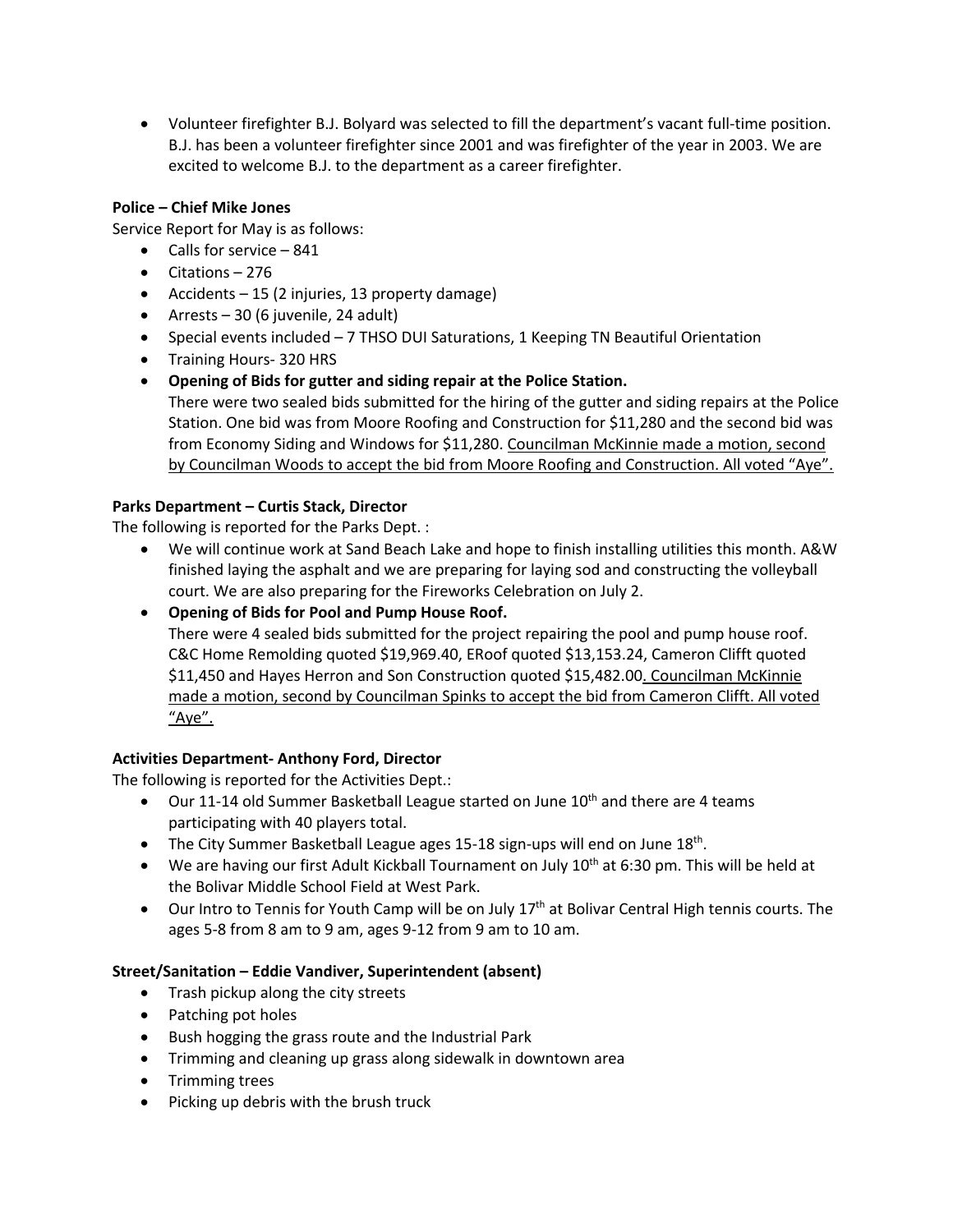#### **Planning Commission – Councilman Melvin Golden**

We met in regular session May 17, 2021 at 5:00 pm to discuss the following plats:

- Carlotta Wood Subdivision located at 707 Naylor Street was approved.
- William Fentress Subdivision located at 612 N. Lauderdale was approved with exception of Lot 4. Lot 4 will not be issued a building permit unless street and utility access are addressed to the satisfaction of the City of Bolivar.

#### **Library – Becky White, Director**

- Financials: \$590.05 from donations, copies, fines and faxes.
- Total Programs 4 with 103 participants
- Circulation report Material Circulation- 999, Computer users 218, Wi Fi users 2,650, READS (Regional E-book and Audio Book Download System)- 502
- Library will be closed June 16 and 17 for regional IT service

#### **Historic Zoning Commission – Councilman Suzanne Rhea**

The Historic Zoning Commission did not meet in the month of May.

#### **Compliance/Zoning – Ricky Watkins**

The following is reported for the month of May:

- Building Consultations 6
- Building permits written– 3
- Building Inspections 3
- Plumbing Inspections  $-3$
- Mechanical Inspections 2
- Courtesy Notice Issued 20
- Attended Planning Commission meeting May  $17<sup>th</sup>$

#### **DevCo – Mayor McTizic**

- Fireworks event July  $2^{nd}$  in collaboration with the city
- Board asked for new members to be approved that will be covered under New Business
- Process started to update presentation to the Governor

#### **Old Business: None**

#### **New Business:**

a. **DevCo Board Appointments**

Mayor McTizic recommended 3 new board members for DevCo: LaTosha Neely, Rashad Smith, and Jeff Goss. Councilman Joy made a motion, second by Councilman Lowe to approve Ms. Neely, Mr. Smith, and Mr. Goss for the DevCo Board. All voted "Aye".

- b. **Approval for city credit card for Carri Beth Rhea** Councilman Joy made a motion, second by Councilman Woods to approve Mrs. Rhea to have a city credit card. All voted "Aye".
- c. **Opening of bids for new HVAC unit in the Municipal Building Community Room**